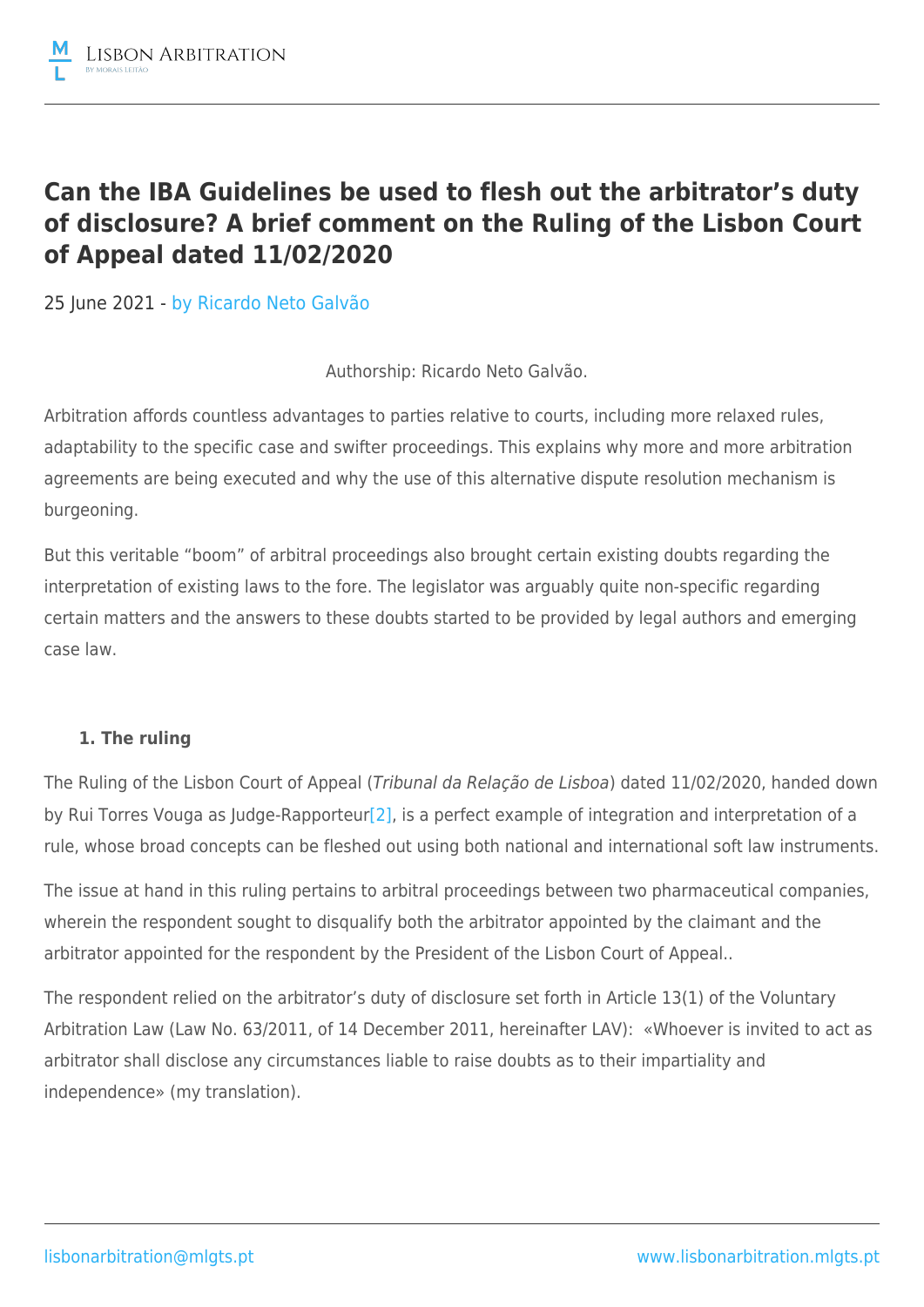The duty of disclosure is of paramount importance in that it ensures two cornerstones – enshrined in Articles 203 and 209(2) of the Constitution of the Portuguese Republic – of arbitration: the independence and impartiality of arbitrators.

The ruling at hand shines the spotlight on the challenge of defining the scope of the duty of disclosure imposed by Article 13 of the LAV, once there is a lack of specific legal provisions or legal criteria.

The respondent in this case claimed that both the arbitrator appointed by the claimant and the arbitrator appointed by the President of the Lisbon Court of Appeal failed to comply with their duty of disclosure when they omitted and provided false information that raises manifest doubts as to their independence and impartiality. Such concealed information pertained, in short, to how often those arbitrators had been appointed by the claimant's counsel in past arbitrations.

The Lisbon Court of Appeal review exposes diametrically opposed positions regarding the use of codes of ethics of institutions such as the International Bar Association (IBA), the Spanish Club of Arbitration (Club Español de Arbitraje – CEA) and the Portuguese Arbitration Association (Associação Portuguesa de Arbitragem – APA).

This analysis focus precisely on this debate: on the one hand, we have the position of António Menezes Cordeiro, who opposes the application of IBA's Guidelines on Conflict of Interest in International Commercial Arbitration (hereinafter, IBA Guidelines) in national arbitral proceedings[\[3\];](file:///C:/Users/CAP/OneDrive - MLGTS/Ambiente de Trabalho/Dever de revelação do árbitro - densificação através das Diretrizes da IBA - EN (RNG).docx#_ftn3) and, on the other hand, we have the opposite, favorable view, which is adopted by the Lisbon Court of Appeal, considering the IBA Guidelines as the most influential instrument on the duty of disclosure.

The above national Author argues that the IBA Guidelines are just soft law, therefore lacking binding forc[e\[4\]](file:///C:/Users/CAP/OneDrive - MLGTS/Ambiente de Trabalho/Dever de revelação do árbitro - densificação através das Diretrizes da IBA - EN (RNG).docx#_ftn4). He goes on to claim that the North American legal reality is significantly different to the Portuguese legal reality, which is why it has no place in our legal syste[m\[5\].](file:///C:/Users/CAP/OneDrive - MLGTS/Ambiente de Trabalho/Dever de revelação do árbitro - densificação através das Diretrizes da IBA - EN (RNG).docx#_ftn5)

By that token, Menezes Cordeiro argues that considering the small size of the Portuguese arbitration market, appointing an experienced arbitrator with no previous dealings or relationship with either party would be impossible[\[6\].](file:///C:/Users/CAP/OneDrive - MLGTS/Ambiente de Trabalho/Dever de revelação do árbitro - densificação através das Diretrizes da IBA - EN (RNG).docx#_ftn6)

Considering the three lists contained in the IBA Guidelines, which give concrete examples of circumstances that might or might not call into question the independence and impartiality of arbitrators,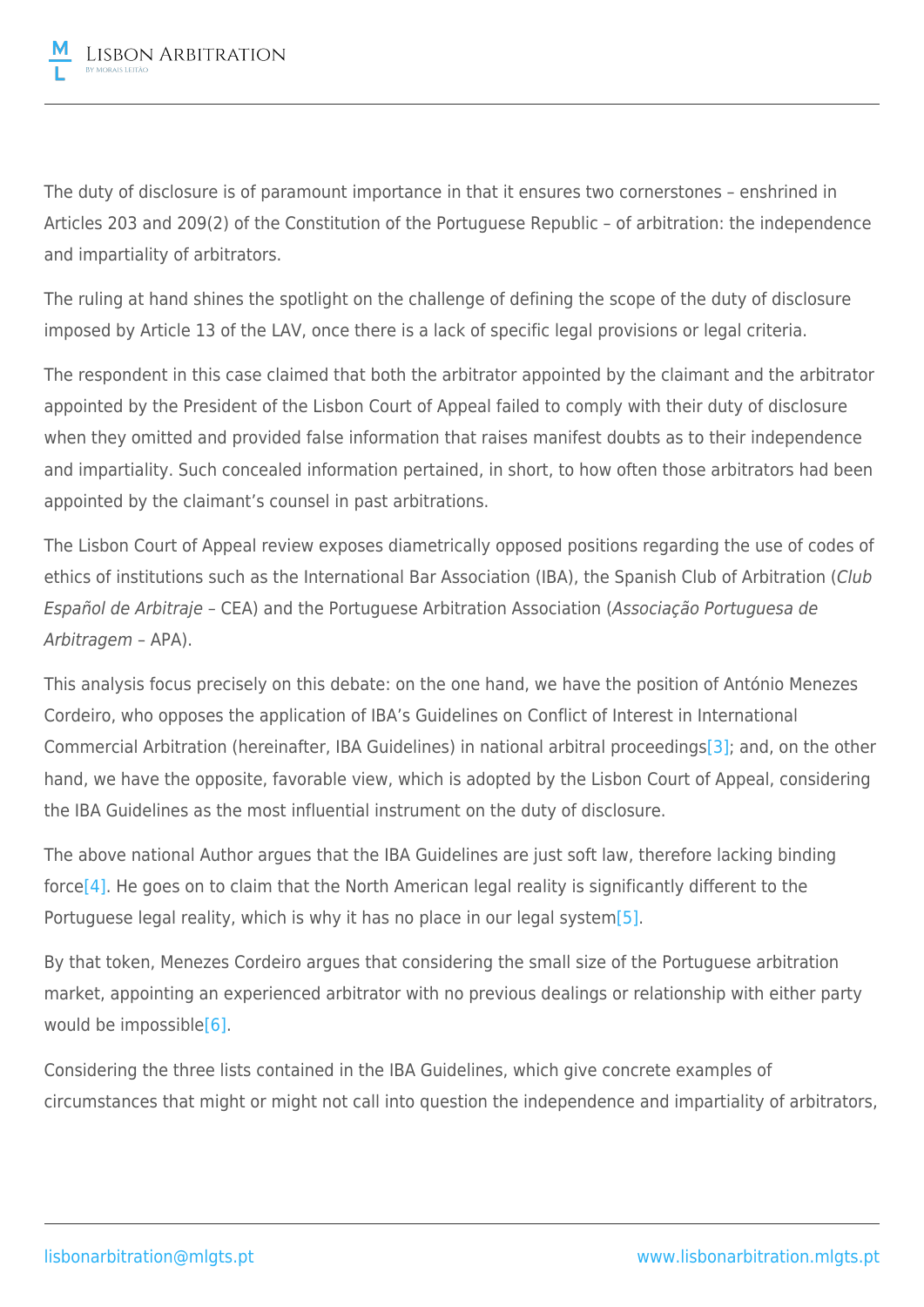Menezes Cordeiro raises, in particular, an enforcement issue regarding the orange list's criteria, which he finds to encourage the blackmail of the party who appointed the arbitrator who has a duty of disclosure: from the moment a circumstance listed on such orange list occurs, the arbitrator has a duty to disclose such circumstance, which is tantamount to the counterparty having the power to veto (or not) the appointment of the relevant arbitrator[\[7\]](file:///C:/Users/CAP/OneDrive - MLGTS/Ambiente de Trabalho/Dever de revelação do árbitro - densificação através das Diretrizes da IBA - EN (RNG).docx#_ftn7).

The cited Author further sustains that satisfying the duty of disclosure has a different impact on international and national arbitral proceedings<sup>[\[8\]](file:///C:/Users/CAP/OneDrive - MLGTS/Ambiente de Trabalho/Dever de revelação do árbitro - densificação através das Diretrizes da IBA - EN (RNG).docx#_ftn8)</sup>. Arbitrators are often chosen from catalogues in international arbitral proceedings because the international stakeholders do not know one another, contrary to what happens in national arbitral proceeding[s\[9\]](file:///C:/Users/CAP/OneDrive - MLGTS/Ambiente de Trabalho/Dever de revelação do árbitro - densificação através das Diretrizes da IBA - EN (RNG).docx#_ftn9). The author consequently concludes that the IBA Guidelines should only be used within the context of international arbitration.

Regarding the fact that the disqualified arbitrators had already been appointed by the claimant in other arbitral proceedings specifically, the Author distinguishes between arbitrator and counsel relationships. Counsel and client establish a bond that does not quickly fade away, whereas arbitrators have no such bond and the fact that they were arbitrators in other arbitral proceedings does not compromise their independence nor their impartialit[y\[10\].](file:///C:/Users/CAP/OneDrive - MLGTS/Ambiente de Trabalho/Dever de revelação do árbitro - densificação através das Diretrizes da IBA - EN (RNG).docx#_ftn10)

Lastly, according to Menezes Cordeiro, the mere fact that the arbitrators did not reply to the respondent's questions is not enough grounds to disqualify them. According to the Author, the duty of disclosure pertains only to aspects liable to raise justifiable doubts regarding their independence and their impartialit[y\[11\].](file:///C:/Users/CAP/OneDrive - MLGTS/Ambiente de Trabalho/Dever de revelação do árbitro - densificação através das Diretrizes da IBA - EN (RNG).docx#_ftn11) If the arbitrators did not consider that the information at issue was liable to raise such doubts, they were under no obligation to disclose it.

The Lisbon Court of Appeal counters the arguments of António Menezes Cordeiro in the above ruling and decides in favor of the application of the IBA Guidelines, which it considers an important parameter to establish the scope of the arbitrator's duty of disclosure.

The Court starts by contesting the first argument set out above, stating that regardless of any asymmetries between the United Sates (US) and the Portuguese population, the evolution of our administrative and judicial system levels out any differences that might jeopardize the application of such US practices.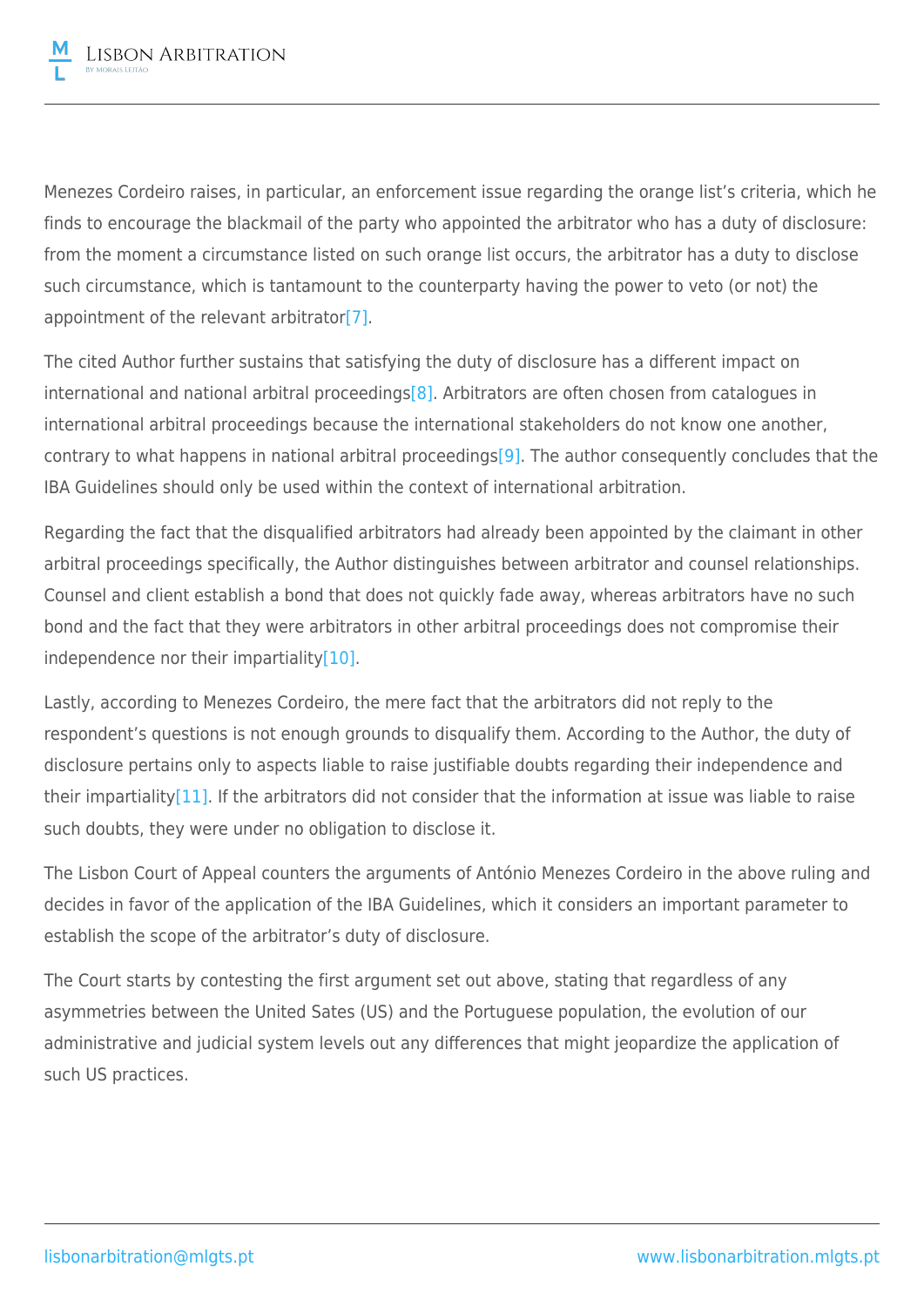The Court further denied the impossibility of appointing an arbitrator who is both experienced and has no prior dealings with the parties, deeming this argument only valid for a market area involving major financial players, but not for the pharmaceutical market, wherein the experts are scientists rather than legal practitioners/academics.

As to the Author's misgivings about the effectiveness of the IBA Guidelines' orange list, the Court concluded that such misgivings would arise whether the arbitration took place in Portugal or in the US and, as such, it would be illogical to relativize the situations described in the orange list as possible bias factors on the basis of this argument alone.

The Lisbon Court of Appeal further disagrees that soft law rules should only apply within the context of international arbitral proceedings and finds that the purpose for which these rules were established does not vary depending on the legal system: there will always be a minimum common denominator as to the expectations and guarantees of impartiality and independence of an arbitrator.

Disagreeing with António Menezes Cordeiro, the ruling also considered that the fact that one of the arbitrators had been appointed by the claimant's counsel dozens of times in the last three years contributed to the distrust surrounding the impartiality and suitability of that arbitrator, which may have led to the emergence of a lawyer-like relationship.

As for the debate surrounding the duty of disclosure of the arbitrators who refused to answer the questions asked by the respondent, the Court explained that it was not up to the arbitrators but rather to an impartial third party to make the call regarding whether the requested information should be disclosed. In order not to give rise to suspicions of bias, the arbitrator should have voluntarily informed the parties of any circumstances included in the orange list, namely the number of times in the last three years that they had been appointed by the appointing party, allowing the party or the court to decide whether this was an element that raised justifiable doubts regarding their impartiality and independence.

## **2. Critical analysis**

Having set out the conflicting views and positions regarding the issue at hand, I agree that the IBA Guidelines should be applied as held by the Lisbon Court of Appeal.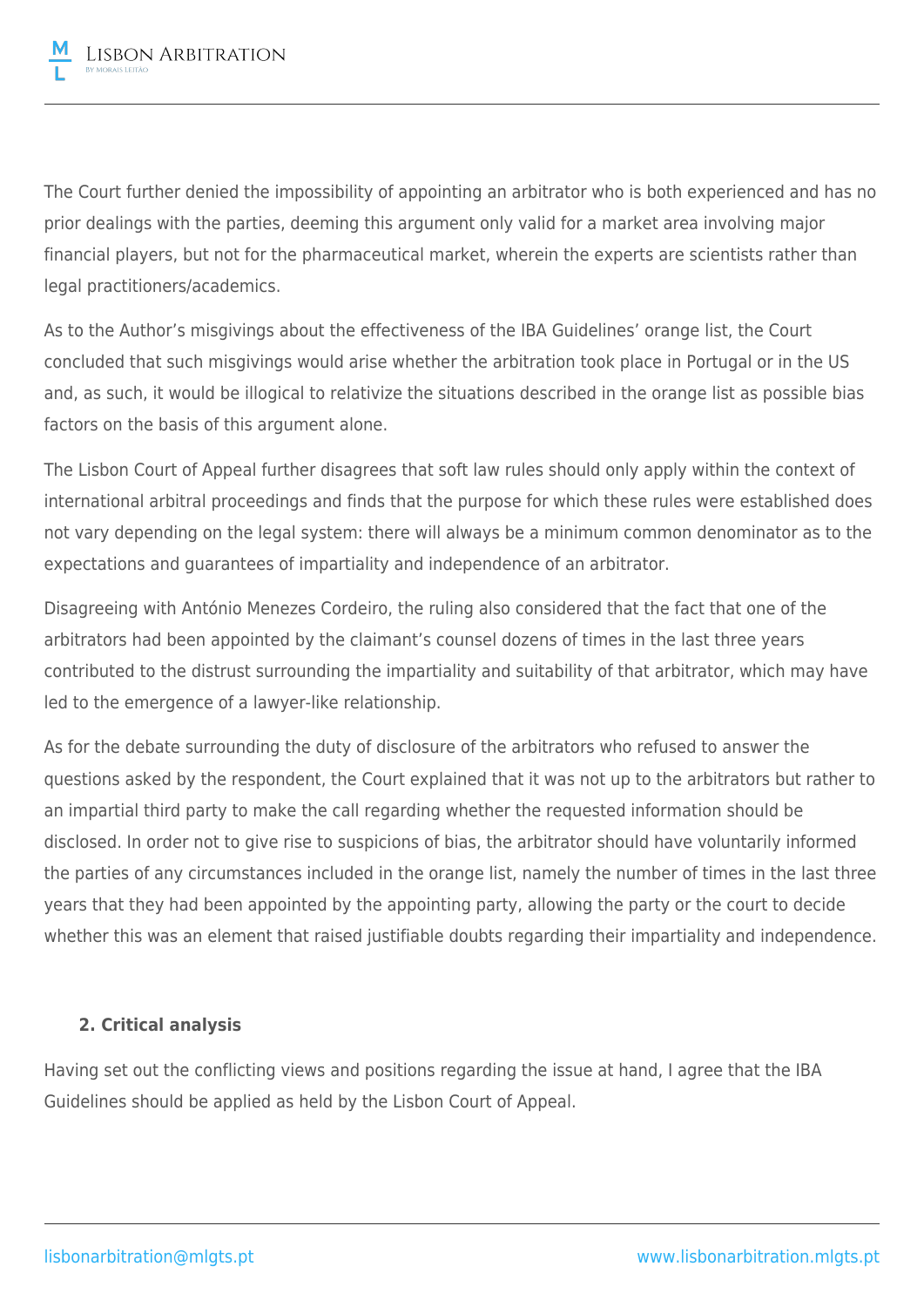«If the lungs of arbitration are maintained by the independence and the impartiality of the arbitrator, then the duty of disclosure is their oxygen» (my translation)[\[12\].](file:///C:/Users/CAP/OneDrive - MLGTS/Ambiente de Trabalho/Dever de revelação do árbitro - densificação através das Diretrizes da IBA - EN (RNG).docx#_ftn12) Based on this premise, the crux of the matter is not the debate about the existence of the duty of disclosure, but rather the determination of its scope and what criteria to use to know what might compromise the independence and impartiality of an arbitrator.

Legal authors distinguish between independence and impartiality, as the former can be ascertained by relying on objective criteria whereas the latter must be ascertained by relying on subjective and consequently more complex criteri[a\[13\]](file:///C:/Users/CAP/OneDrive - MLGTS/Ambiente de Trabalho/Dever de revelação do árbitro - densificação através das Diretrizes da IBA - EN (RNG).docx#_ftn13). This difficulty is compounded when we are dealing with indeterminate concepts that the national legislation does not clearly specify, which leaves us basically dependent on a case-by-case assessment.

It is precisely because the Portuguese legislator failed to flesh the concept that we must rely on the guidance offered by the IBA Guidelines, which are a welcome breath of fresh air amidst the non-specific references to the matter in Portuguese rules.

The IBA first created the Rules of Ethics for International Arbitrator, and later the Guidelines on Conflicts of Interest in International Arbitration, to which I have been alluding, in an attempt to establish more objective parameters, align concepts at the international level and to avoid the vulnerability of the arbitral award.

These guidelines aim to help interpret and clarify the concepts of independence and impartiality and make arbitration more secure, affording a few criteria for the arbitrator and the parties to check that those principles are abided by $[14]$ .

These guidelines require that the arbitrators disclose any suspicious information and investigate any potential conflict of interest. Such suspicion must take account of circumstances that would be objectionable from the parties' perspective $[15]$ . Upon being chosen, the arbitrator must therefore disclose all facts, which he knows or should know, may raise a «reasonable doubt as to his independence or impartiality[»\[16\].](file:///C:/Users/CAP/OneDrive - MLGTS/Ambiente de Trabalho/Dever de revelação do árbitro - densificação através das Diretrizes da IBA - EN (RNG).docx#_ftn16)

Over the last few years, these Guidelines have had a decisive influence on how the international arbitration community thinks and acts and contributed to fairer arbitral proceedings. Soft law obviously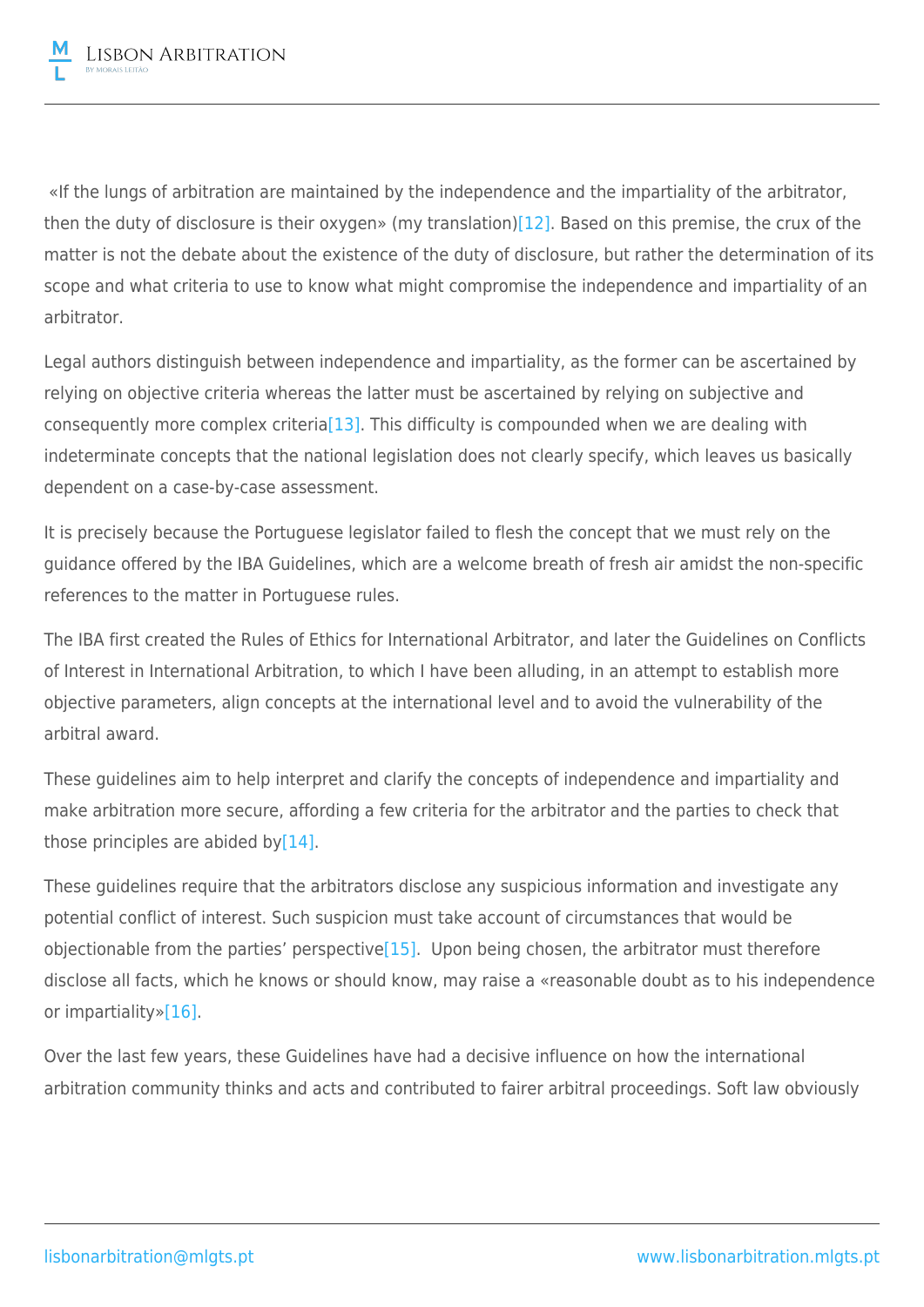

does not completely remove discretion, but the criteria adopted by the IBA Guidelines undoubtedly contribute to solve the question effectively in that they afford arbitrators concrete assessment parameter[s\[17\].](file:///C:/Users/CAP/OneDrive - MLGTS/Ambiente de Trabalho/Dever de revelação do árbitro - densificação através das Diretrizes da IBA - EN (RNG).docx#_ftn17)

I agree with Agostinho Pereira Miranda and Pedro Sousa Uva that the Guidelines should be used as a starting point in the initial process of appointing the arbitrators. They will first offer guidance to arbitrators as to whether they should accept or reject the invitation. And then they will help the parties understand whether the arbitrator stands the test for disqualification [\[18\].](file:///C:/Users/CAP/OneDrive - MLGTS/Ambiente de Trabalho/Dever de revelação do árbitro - densificação através das Diretrizes da IBA - EN (RNG).docx#_ftn18)

Except for a few denialist positions, the truth is that the IBA Guidelines are largely accepted both nationally and internationally. The Report on the Reception of the IBA Arbitration Soft Law Products states that the IBA Guidelines seem to have gained global acceptance in Portugal: in the reported arbitrations in which conflicts of interest arose, 64% of the cases referred to these guidelines<sup>[\[19\]](file:///C:/Users/CAP/OneDrive - MLGTS/Ambiente de Trabalho/Dever de revelação do árbitro - densificação através das Diretrizes da IBA - EN (RNG).docx#_ftn19)</sup>.

Judicial courts have also referred to the IBA Guidelines to establish the scope of the arbitrator's duty of disclosure and ensuing disqualification of the arbitrator. The ruling analyzed in this article is a good example of this reality<sup>[20]</sup>.

Unless the parties agree otherwise, I think that this trend application of soft law rules must not be set aside. New legal issues emerge daily and require the Law constantly to evolve and change. This complex reality means that sometimes we are unable to find strictly legal solutions and must refer to other instruments to find solutions for the specific cases. It is precisely on these terms that I consider the IBA Guidelines to be an important tool for guiding and interpreting the arbitrator's duty of disclosure, insofar as they allow to mitigate the doubts that arise with regard to the scope of this duty and the criteria that should be used in fulfilling it.

[\[1\]](file:///C:/Users/CAP/OneDrive - MLGTS/Ambiente de Trabalho/Dever de revelação do árbitro - densificação através das Diretrizes da IBA - EN (RNG).docx#_ftnref1) A special thanks to Sofia Palanowski and Maria de São José Borges Bogalho for their support when writing this article (note on title).

[\[2\]](file:///C:/Users/CAP/OneDrive - MLGTS/Ambiente de Trabalho/Dever de revelação do árbitro - densificação através das Diretrizes da IBA - EN (RNG).docx#_ftnref2) Ruling of the Tribunal da Relação de Lisboa (Lisbon Court of Appeal) dated 11/02/2020, issued within case No. 1577/18.0YRLSB-1, available at [www.dgsi.pt](http://www.dgsi.pt/).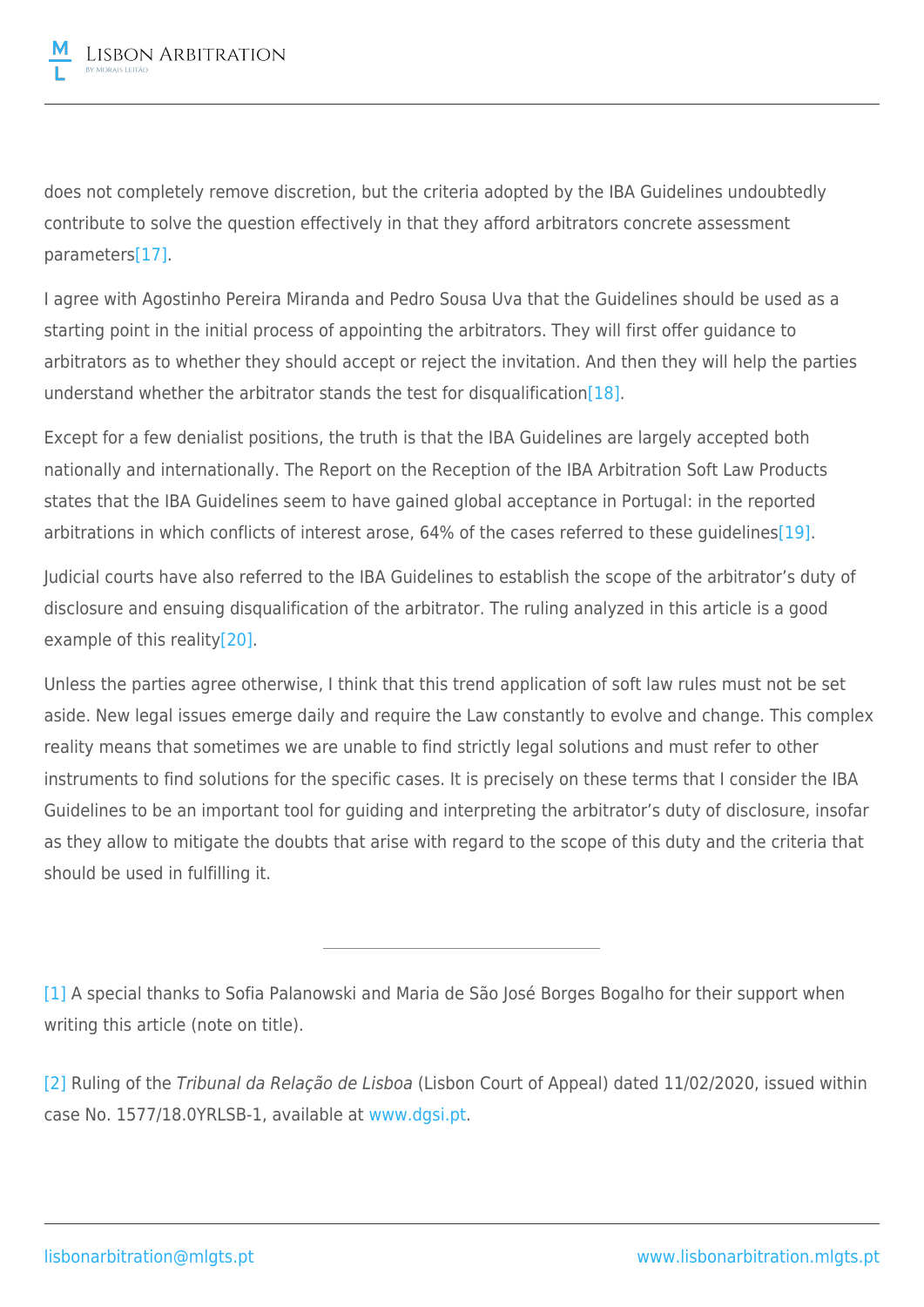

[\[3\]](file:///C:/Users/CAP/OneDrive - MLGTS/Ambiente de Trabalho/Dever de revelação do árbitro - densificação através das Diretrizes da IBA - EN (RNG).docx#_ftnref3) António Menezes Cordeiro, Tratado da Arbitragem: Comentário à Lei 63/2001, de 14 de dezembro, 1<sup>st</sup> ed., Almedina, 2015, pp. 41 and 156.

[\[4\]](file:///C:/Users/CAP/OneDrive - MLGTS/Ambiente de Trabalho/Dever de revelação do árbitro - densificação através das Diretrizes da IBA - EN (RNG).docx#_ftnref4) António Menezes Cordeiro, Tratado da Arbitragem: Comentário à Lei 63/2001, de 14 de dezembro, 1 st ed., Almedina, 2015, p. 153.

[\[5\]](file:///C:/Users/CAP/OneDrive - MLGTS/Ambiente de Trabalho/Dever de revelação do árbitro - densificação através das Diretrizes da IBA - EN (RNG).docx#_ftnref5) António Menezes Cordeiro, Tratado da Arbitragem: Comentário à Lei 63/2001, de 14 de dezembro, 1 st ed., Almedina, 2015, p. 156.

[\[6\]](file:///C:/Users/CAP/OneDrive - MLGTS/Ambiente de Trabalho/Dever de revelação do árbitro - densificação através das Diretrizes da IBA - EN (RNG).docx#_ftnref6) António Menezes Cordeiro, Tratado da Arbitragem: Comentário à Lei 63/2001, de 14 de dezembro, 1 st ed., Almedina, 2015, p. 157.

[\[7\]](file:///C:/Users/CAP/OneDrive - MLGTS/Ambiente de Trabalho/Dever de revelação do árbitro - densificação através das Diretrizes da IBA - EN (RNG).docx#_ftnref7) António Menezes Cordeiro, Tratado da Arbitragem: Comentário à Lei 63/2001, de 14 de dezembro, 1 st ed., Almedina, 2015, p. 157.

[\[8\]](file:///C:/Users/CAP/OneDrive - MLGTS/Ambiente de Trabalho/Dever de revelação do árbitro - densificação através das Diretrizes da IBA - EN (RNG).docx#_ftnref8) António Menezes Cordeiro, Tratado da Arbitragem: Comentário à Lei 63/2001, de 14 de dezembro, 1 st ed., Almedina, 2015, p. 157.

[\[9\]](file:///C:/Users/CAP/OneDrive - MLGTS/Ambiente de Trabalho/Dever de revelação do árbitro - densificação através das Diretrizes da IBA - EN (RNG).docx#_ftnref9) António Menezes Cordeiro, Tratado da Arbitragem: Comentário à Lei 63/2001, de 14 de dezembro, 1st ed., Almedina, 2015, p. 159.

[\[10\]](file:///C:/Users/CAP/OneDrive - MLGTS/Ambiente de Trabalho/Dever de revelação do árbitro - densificação através das Diretrizes da IBA - EN (RNG).docx#_ftnref10) António Menezes Cordeiro, Tratado da Arbitragem: Comentário à Lei 63/2001, de 14 de dezembro, 1<sup>st</sup> ed., Almedina, 2015, pp. 159 and 161.

[\[11\]](file:///C:/Users/CAP/OneDrive - MLGTS/Ambiente de Trabalho/Dever de revelação do árbitro - densificação através das Diretrizes da IBA - EN (RNG).docx#_ftnref11) António Menezes Cordeiro, Tratado da Arbitragem: Comentário à Lei 63/2001, de 14 de dezembro, 1 st ed., Almedina, 2015, pp. 153, 157 and 167.

[\[12\]](file:///C:/Users/CAP/OneDrive - MLGTS/Ambiente de Trabalho/Dever de revelação do árbitro - densificação através das Diretrizes da IBA - EN (RNG).docx#_ftnref12) Selma Maria Ferreira Lemes, A independência e a imparcialidade do árbitro e o dever de revelação, p. 22 (quoting Thomas Clay, "L'independence et l'impartialité de lárbitre et les règles du process equitable", in L'impartialité du juge et de l'arbitre,Bruxelas, Bruylant, 2006, p. 235).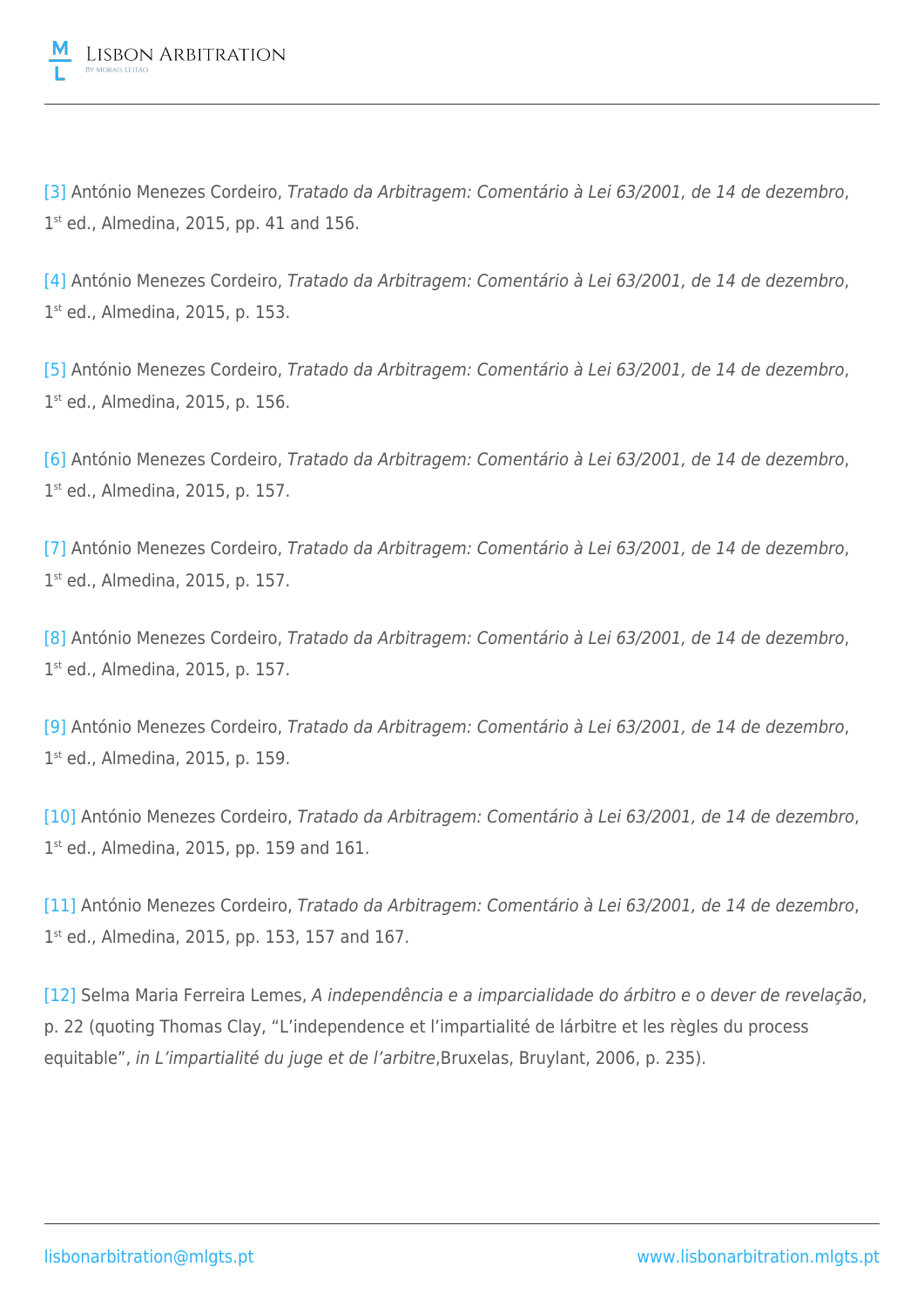

[\[13\]](file:///C:/Users/CAP/OneDrive - MLGTS/Ambiente de Trabalho/Dever de revelação do árbitro - densificação através das Diretrizes da IBA - EN (RNG).docx#_ftnref13) Selma Maria Ferreira Lemes, A independência e a imparcialidade do árbitro e o dever de revelação, p. 23 (citing Selma Maria Ferreira Lemes, Árbitro. Princípios da independência e da imparcialidade, São Paulo, 2001, p. 53); Agostinho Pereira Miranda, Investir em Virtude: o dever de revelação do árbitro, p. 11: «independence relates to a factual situation, the *position* of the arbitrator, whereas impartiality is a frame of mind, an intellectual stance. Independence is therefore viewed as regarding the relationship between the arbitrator and the parties, whereas impartiality would establish the relationship between the arbitrator and the disputed issues.» (my translation); Agostinho Pereira Miranda, "Dever de revelação e direito de recusa de árbitro – considerações a propósito dos artigos 13.º e 14.º da Lei da Arbitragem Voluntária", in Revista da Ordem dos Advogados, year 73, oct/dec 2013, p. 1267.

[\[14\]](file:///C:/Users/CAP/OneDrive - MLGTS/Ambiente de Trabalho/Dever de revelação do árbitro - densificação através das Diretrizes da IBA - EN (RNG).docx#_ftnref14) Agostinho Pereira Miranda and Pedro Sousa Uva, As Diretrizes da IBA sobre Conflitos de Interesse na Arbitragem Internacional: 10 anos depois, pp. 23 e 24.

[\[15\]](file:///C:/Users/CAP/OneDrive - MLGTS/Ambiente de Trabalho/Dever de revelação do árbitro - densificação através das Diretrizes da IBA - EN (RNG).docx#_ftnref15) Agostinho Pereira Miranda, Investir em Virtude: o dever de revelação do árbitro, pp. 14 and 15. This Author states that it is advisable that «the arbitrator reveals his relationships with the parties, lawyers and co-arbitrators if he thinks that they may somehow, in the eyes of the parties, raise well-founded doubts about his impartiality and independence» (my translation). See also Agostinho Pereira Miranda and Pedro Sousa Uva, As Diretrizes da IBA sobre Conflitos de Interesse na Arbitragem Internacional: 10 anos depois, p. 24 (quoting Agostinho Pereira Miranda, "Dever de revelação e direito de recusa de árbitro – considerações a propósito dos artigos 13.º e 14.º da Lei da Arbitragem Voluntária", in Revista da Ordem dos Advogados, year 73, oct/dec 2013, p. 1276).

[\[16\]](file:///C:/Users/CAP/OneDrive - MLGTS/Ambiente de Trabalho/Dever de revelação do árbitro - densificação através das Diretrizes da IBA - EN (RNG).docx#_ftnref16) Selma Maria Ferreira Lemes, A independência e a imparcialidade do árbitro e o dever de revelação, p. 22.

[\[17\]](file:///C:/Users/CAP/OneDrive - MLGTS/Ambiente de Trabalho/Dever de revelação do árbitro - densificação através das Diretrizes da IBA - EN (RNG).docx#_ftnref17) Ricardo Dalmaso Marques, "Breves Apontamentos sobre a extensão do dever de revelação do árbitro", in Doutrina Nacional, No. 31, pp. 72 and 73.

[\[18\]](file:///C:/Users/CAP/OneDrive - MLGTS/Ambiente de Trabalho/Dever de revelação do árbitro - densificação através das Diretrizes da IBA - EN (RNG).docx#_ftnref18) Agostinho Pereira Miranda and Pedro Sousa Uva, As Diretrizes da IBA sobre Conflitos de Interesse na Arbitragem Internacional: 10 anos depois, p. 26.